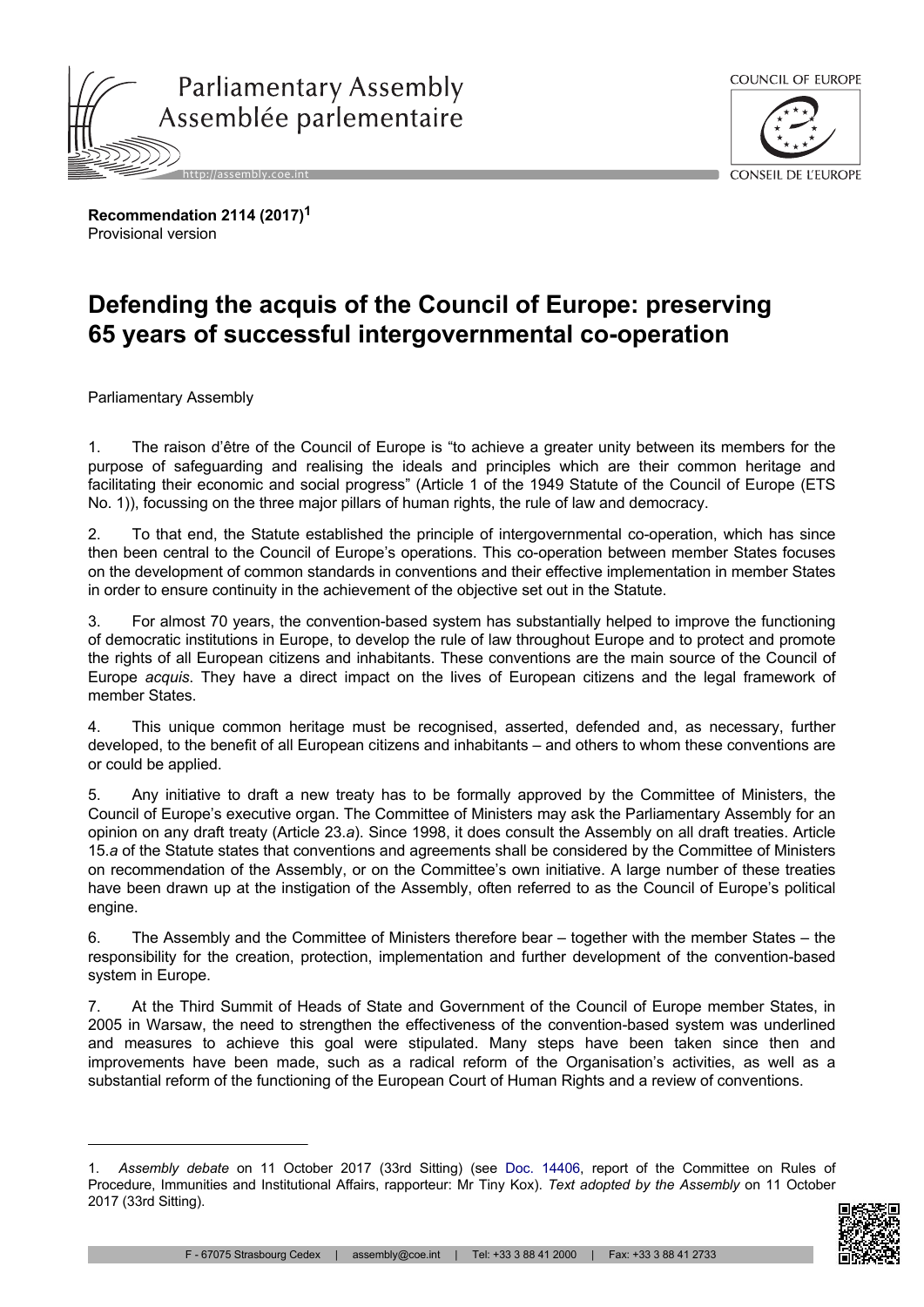## *Recommendation 2114 (2017)*

8. Despite these reforms, big gaps remain between what the member States and the Organisation want and what is performed by them. Ratification of conventions is too often delayed, preventing their entry into force; implementation of conventions into domestic law is often slow and inaccurate and domestic legal frameworks too often dysfunctional.

9. Throughout Europe, democracy, the rule of law and human rights are under pressure and in dire need of revitalisation. In order to help to counter these developments and to continue to do what is agreed in Article 1 of the Statute of the Council of Europe, the instruments and institutions of the Organisation need to be modernised and made more effective. The upcoming Summit of Heads of State and Government, which is now under preparation, should therefore, on the basis of a thorough evaluation, discuss – amongst other issues – how to improve and reinforce the convention-based system of the Council of Europe.

10. The Assembly therefore calls on the Committee of Ministers and the Secretary General of the Council of Europe to:

10.1. add the Council of Europe convention-based system and its future to the agenda of the upcoming Summit of Heads of State and Government;

10.2. adequately prepare, in due time before the Summit:

10.2.1. an in-depth evaluation of the effectiveness of the existing conventions and their monitoring mechanisms, and proposals to substantially strengthen the convention-based system, in the light of what is stated in Article 1 of the Statute of the Council of Europe;

10.2.2. an evaluation of the effectiveness of the assistance programmes for the implementation of the standards set out in the conventions and an assessment of improvements needed;

10.2.3. proposals on how to strengthen the effectiveness of the European Court of Human Rights, by improving domestic judicial procedures to give justice to citizens, promoting effective implementation in all member States of judgments of the Court, and appropriate funding of the Court, in line with the decisions taken at the Third Summit in Warsaw;

10.2.4. proposals on how to broaden the scope of application of the European Social Charter (revised) (ETS No. 163) to all member States by having them ratify the Charter as soon as possible, how to expand its strong built-in monitoring mechanism (collective complaints system) to all member States, how to make the European Social Charter the main reference and common social rights benchmark for the European Union's Pillar of Social Rights and open it for signature by third Parties which are not member States of the Council of Europe;

10.2.5. a general evaluation of relations between the Council of Europe and the other main European organisations (European Union, Eurasian Economic Union, Nordic Council, Organization for Security and Co-operation in Europe (OSCE), Organisation for Economic Cooperation and Development (OECD)) with regard to the convention-based system;

10.2.6. a consideration of the desirability of a European Union–Council of Europe memorandum of understanding on the participation of the European Union in Council of Europe conventions which could provide for general operating rules (such as voting rights, speaking rights, reporting, and financial arrangements);

10.2.7. a road map for European Union accession to the European Convention on Human Rights (ETS No. 5), in line with the obligation formulated in the Lisbon Treaty;

10.2.8. proposals on how to reach out to citizens and let them participate more in the decisionmaking process of the Council of Europe;

10.3. ensure that sufficient financial and human resources be allocated to convention-based and intergovernmental activities in which all member States should be able to participate on an equal footing;

10.4. involve the Assembly in the preparatory activities of these evaluations and (re)considerations, in the light of Article 15.*a* of the Statute;

10.5. involve the Assembly in an appropriate way in the upcoming Summit of Heads of State and Government;

10.6. invite the Heads of State and Government, when participating in their upcoming Summit, to recognise, assert, defend and, as necessary, further develop and properly fund the Council of Europe's convention-based system, to the benefit of all European citizens and inhabitants – and all others to whom these conventions are or could be applied.